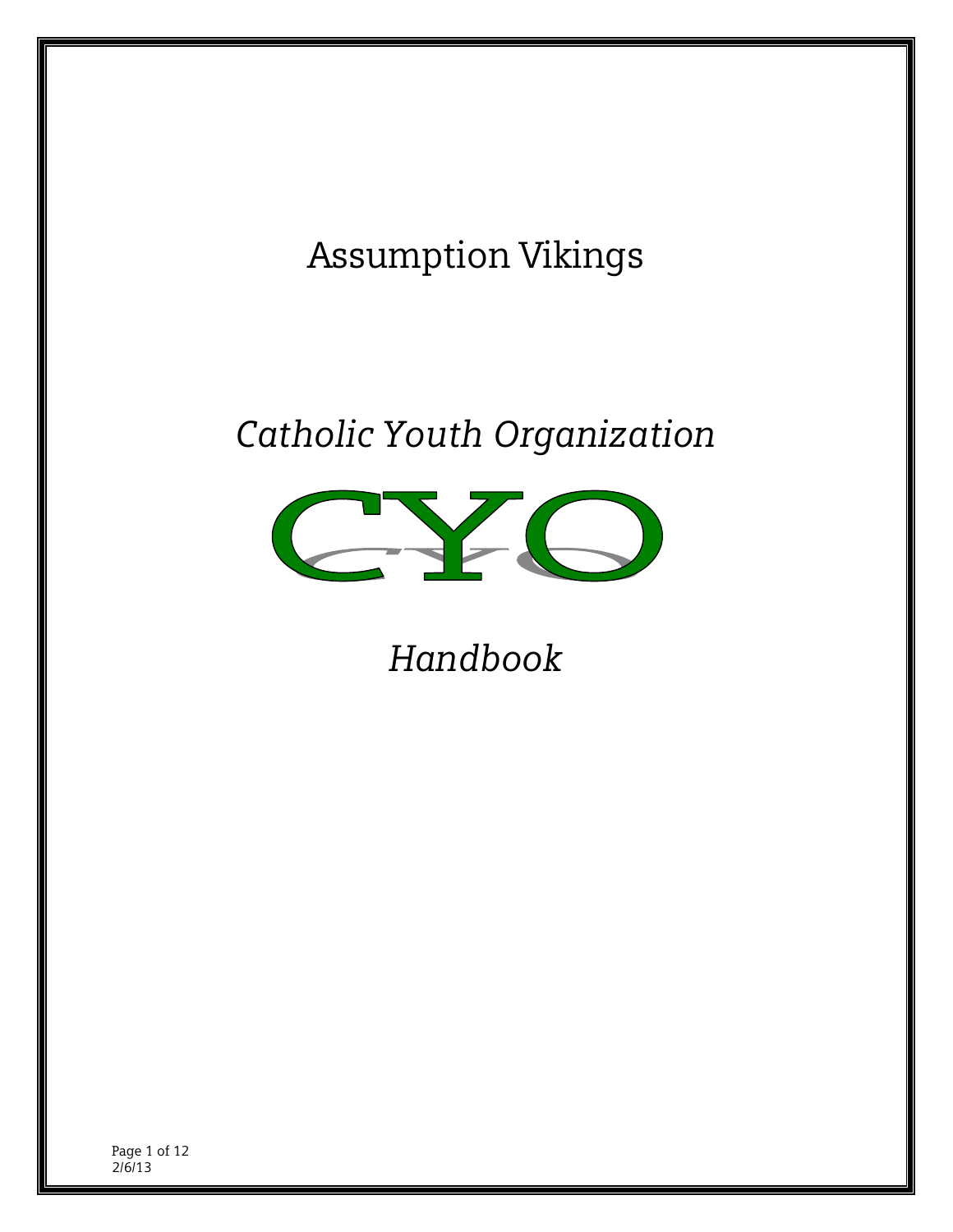#### **MISSION STATEMENT**

The CYO is one component of a parish's comprehensive youth ministry program, including athletics, spiritual, cultural and social, which enables the partnership of parents, coaches, priests, religious, teachers, and adult leaders to manage and support a sports program that allows youth to grow in their relationship with God and come to better understand themselves and the Catholic Faith.

Such a program:

- Employs healthy and enjoyable competition to promote the sharing of gospel values among athletes, students, parents, coaches and moderators.
- Assists parish leadership in nourishing the emotional, spiritual, social and physical needs of young people.
- Encourages young people to appreciate the gifts that they possess, and challenges them to share these gifts with their community.
- Allows youth to witness the life of Christian discipleship in their coaches and adult leaders.
- Encourages youth to become responsible members of their faith community.

# **ASSUMPTION CYO PROGRAM**

Our program is a Christian education program focused on child and adolescent development. Our CYO program is a key aspect of this development. In short, it is:

#### **ABOUT THE KIDS AND FOR THE KIDS**

It is important to the success of our CYO to have broad participation and support all parties associated with the program as well as the community. Further, it is important to note that all coaches, coordinators, and Board members are volunteers.

CYO is an extension of the Christian education our children receive through the Church. The overriding motivation for the program is the involvement of as many youngsters in Christian activities as possible. The leadership skills gained from operating within the rules and accepting authority are the result of an effective CYO athletic program.

#### **Board Members (as of 2/6/13)**

| <b>Athletic Director</b>              | Jim Lomanno    |
|---------------------------------------|----------------|
| President                             | Debbie Tumpak  |
| <b>Operating Officer</b>              | Bob McDonough  |
| <b>Treasurer</b>                      | Charlie Curran |
| <b>Development Officer</b>            | Open           |
| <b>Recording Secretary</b>            | Denise Pfender |
| <b>Facilities Officer</b>             | Bob Kinkade    |
| <b>Information Technology Officer</b> | John Chiodo    |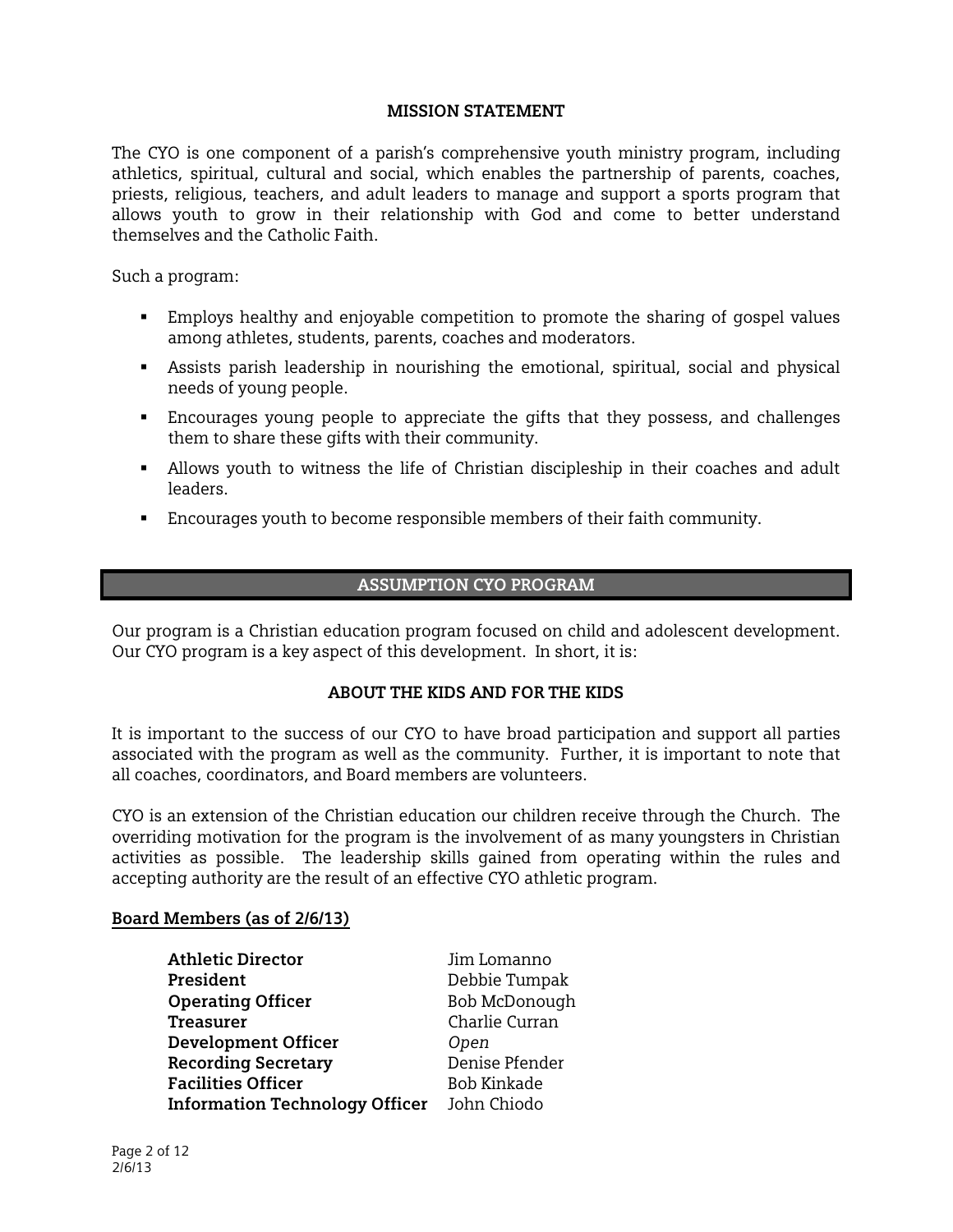# **ASSUMPTION CYO PROGRAM**

- 1. Approval for the CYO Program at Assumption is granted by the pastor or his designee.
- 2. Assumption CYO Program is a chartered member of the Archdiocesan Youth Ministry Program. Assumption is a member of Region 19.
- 3. Athletic programs sponsored by Assumption shall at all times reflect the CYO Mission Statement of the Archdiocese of Philadelphia. The mission statement appears on the first page of this handbook.
- 4. The overriding motivation of the Assumption CYO Program is the involvement of as many students as possible in athletic competition and other events within a Christian context.

Through sports, students are provided with opportunities to grow in their faith through the guidance, direction and coaching of adult Christian men and women; to form friendships; and to deal graciously with both victory and defeat.

5. The following programs are offered at Assumption:

*Sports Programs:* 

| <u>Fall</u>                | Winter                   | Spring                |
|----------------------------|--------------------------|-----------------------|
| Soccer (All grades)        | Basketball (All grades)  | Softball (Grades 4-8) |
| Football (Grades 5-8)*     | Volleyball (High School) | Baseball (Grades 5-8) |
| Cheerleading (All grades)  |                          | Track (All grades)    |
| Cross Country (All grades) |                          |                       |

\*Includes students from St. Christopher, St. Ephrems, St. Albert, and St. Bede's

NOTE: *ABVM CYO reserves the right to not field teams in any of the above listed sports based on availability of volunteer coaches and/or sufficient players.*

6. There are two classifications of teams for basketball and football.

# a. **"A" Team (Region)**

This level of play is designed for a higher level of competition; therefore, try-outs may be required for play at this level. Eligibility for this level of play is determined by general tryouts for each grade level or grouping (e.g., 5<sup>th</sup>-6<sup>th</sup> grade). Tryouts are conducted by the sports coordinator or his/her designee. Student performance is evaluated and rated by the sports coordinator and coaches. From this data, the "A Team" members are selected.

It should be noted that due to the more competitive nature of this league, coaches are not mandated to guarantee equal playing time for each player during games. ABVM Coaches are instructed to play all players during a game, unless agreed-upon disciplinary action/inaction necessitates otherwise.

# b. **"B" Team (Parish)**

This level is less competitive for the student but helps with instruction and practice in the basics of the sport. Each student is required a certain amount of playing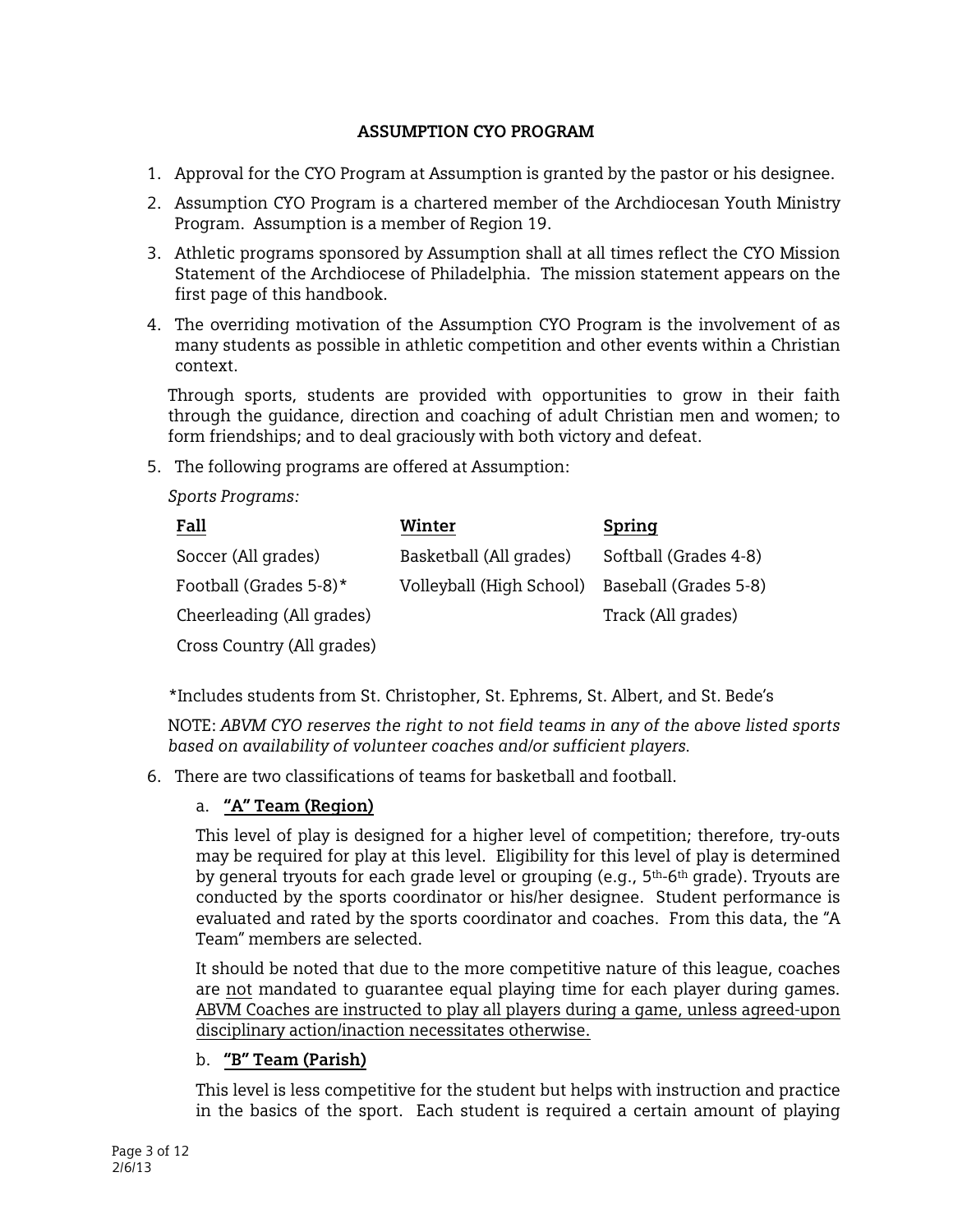time during games. The amount of time varies per sport. "B" Teams are considered part of a regional parish league.

### 7. **Team Size Guidelines**

The ABVM CYO program can only be successful if time can be spent with the players during each season for practices as well as provide adequate playing time during games. The coach and coordinator make the final decision on team size, which they think is best for players and the program. However, the size of the teams must be controlled and subject to Board review; the guidelines are as follows:

| Soccer                                                                 |         |         |
|------------------------------------------------------------------------|---------|---------|
| Team                                                                   | Minimum | Maximum |
| Varsity & Junior Varsity (5 <sup>th</sup> thru 8 <sup>th</sup> grades) | 13      | 19      |
| Novice ( $3^{rd}$ and $4^{th}$ grades)                                 | 10      | 16      |
| Pee-Wee $(1st$ and $2nd$ grades)                                       | 8       | 17      |

**Baseball / Softball -** Not to exceed 17 players.

| <b>Basketball</b>             |                        |                        |
|-------------------------------|------------------------|------------------------|
| Team                          | <b>Minimum Players</b> | <b>Maximum Players</b> |
| *Region                       |                        | 17                     |
| Parish                        |                        | 1つ                     |
| $\mathbf{r}$ and $\mathbf{r}$ |                        |                        |

*\* For Region teams, the preferred team size is 10 players* 

| **Football | <b>Minimum Players</b> | <b>Maximum Players</b> |
|------------|------------------------|------------------------|
|            |                        | 40                     |

\*\*Football will be divided into an "A" Team and "B" team depending on level of player ability

**Track / Cross Country / Cheerleading -** no team maximums.

#### **8. Registration Fees**

The registration fee(s) are different for each sport. The fees are as follows:

| Soccer            | \$85 per child (add discounted rates for families)                                                                                      |  |  |
|-------------------|-----------------------------------------------------------------------------------------------------------------------------------------|--|--|
| Baseball/Softball | \$85 per child                                                                                                                          |  |  |
| <b>Basketball</b> | \$85 per child                                                                                                                          |  |  |
| Football          | \$200 per child, \$25 reduction for each registration from the<br>same household, plus additional fundraising established each<br>year. |  |  |

The club fee for:

| Track                    | \$30 per child |
|--------------------------|----------------|
| <b>Intramural soccer</b> | \$30 per child |
| <b>Summer programs</b>   | \$30 per child |
| Cheerleading             | \$40 per child |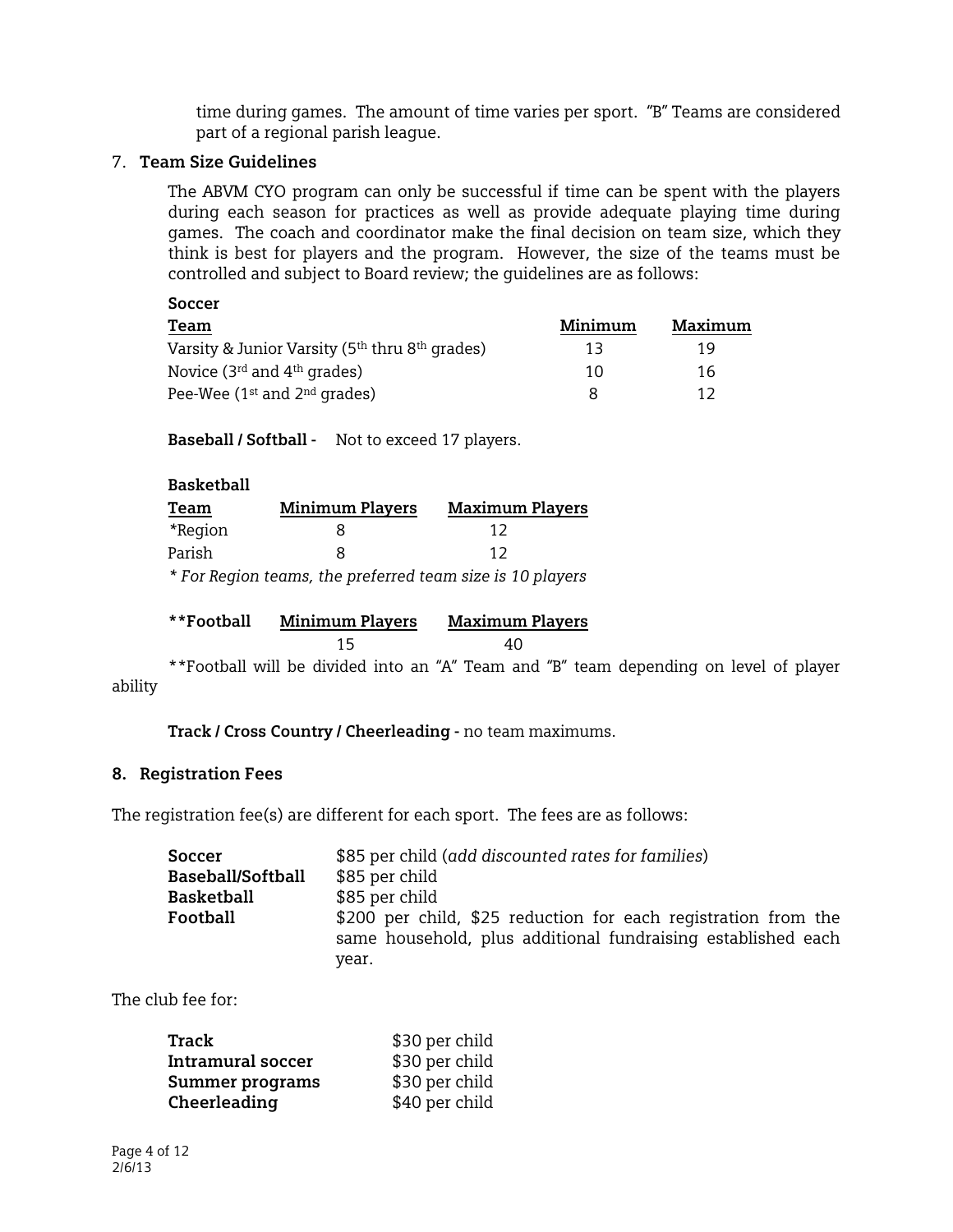This fee is used to partially offset the cost to purchase equipment, uniforms, facilities costs and charges for officials. This is why we also reinforce that you identify the Assumption CYO on your United Way contribution because the registration fee does not cover the cost of the entire program.

#### **What is the refund policy if my child changes his/her mind or is removed from the team for academic or disciplinary problems?**

There are no refunds once the first regulation game is played. In the case of football refunds will not be honored once Game Jersey has been ordered (approx. August 31st).

### **Scholarships for Players / Participants**

Players / Participants in need of financial assistance may have all or portion of a sports registration fee waived. All scholarships provided will be confidential. The request or an identified need should be submitted or brought to the attention of the Board President. In a private meeting, the full board will review the request and approve or deny the request or ask the President to obtain additional information in order to make a decision.

### **10. Student Eligibility**

### a. **Parish-School Students**

- i. A student-athlete who attends a parish's school is eligible to participate on that parish's CYO team.
- ii. A student-athlete who attends a separate parish's school from his/her registered parish may participate with either parish's CYO, but they must immediately establish a preference.
	- 1. Upon establishing a preference, the student-athlete must participate with the designated entity for the remainder of the CYO Year.
	- 2. Exception: if the chosen entity does not offer a particular sport, then the student-athlete may participate, for that sport only, with the entity which was not originally selected.
	- 3. At no time may a student-athlete participate for the same sport at 2 different CYO entities.

#### b. **Non Parish-School Students**

i. A student-athlete whose family is a registered member of the parish and attends a school (public, private, or Catholic which is not part of CYO) other than their parish's schools or is home-schooled is eligible to participate for their registered parish's team.

#### **c. Years of Eligibility for Grade School Athletes:**

- i. Junior Varsity 2 Years
- ii. Varsity 2 Years
- d. **Grade School Residence Requirements:**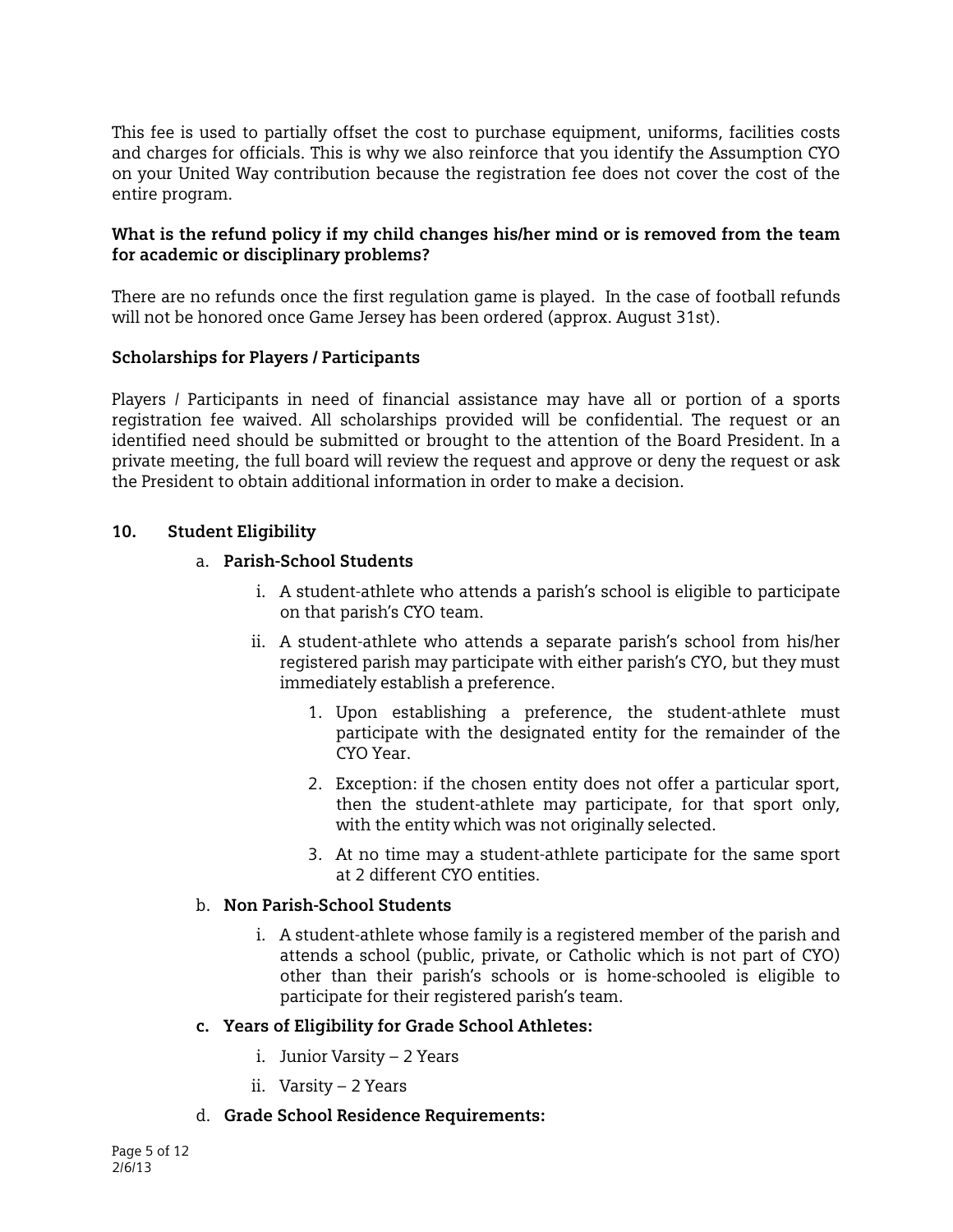## i. **General Residence Eligibility**

1. Athletes must be either registered members of the parish or attend the parish school, otherwise they cannot participate.

## ii. **Change of Residence**

- 1. *Before the Start of the Season* if an athlete moves out of his/her parish prior to the official start date of a sport's season, the athlete is ineligible to participate with his/her former parish.
- 2. *After the Start of the Season –* If an athlete moves on or after the official start date of a sport's season, he/she may choose to participate with their new or old parish.

## e. **Academic Requirements**

i. Students must maintain passing grades in order to be eligible to play CYO sports. Failure in these areas makes the student ineligible for CYO sports for that marking period.

### **11. Players/Participants:**

The primary role of a player is to learn his/her sport while demonstrating good sportsmanship. Players are expected to make all scheduled games and practices. By signing up for a sport, players agree to follow coach's instructions during practices and games.

A player is responsible for the care of equipment provided him / her. Likewise, a player must never damage athletic fields or facilities including bathrooms at anytime. Assumption sports uniforms must be returned to the coach as directed by the coach or within 10 calendar days from close of season, whichever is earliest. Failure to return the uniform will result in the player not being able to participate in any future Assumption CYO programs until the uniform is returned or the uniform and any appropriate penalty (as determined by the Treasurer) is paid.

## **12. Parents**

Parents are essential in assisting with and attending fund raising events including the food stand for various sporting events. These events allow the CYO to operate with a reasonable registration fees. Payment of the registration fee in a timely manner is required.

We ask parents to respect the coach's decision about playing time and the level of play designated for your child. The decision for the level at which your child is selected to play is in his / her best interest and is considered final.

Parents are encouraged to get involved and participate as well as support any community activities identified by the team. Further, parents are encouraged to attend monthly Board meetings. The Board meetings will be posted at the beginning of each calendar year. Normally, the meetings are held the first Tuesday of the month (excluding July) at the Assumption Gym. Meetings begin at 8:00 PM. The time, place and/or date are subject to change with or without notice.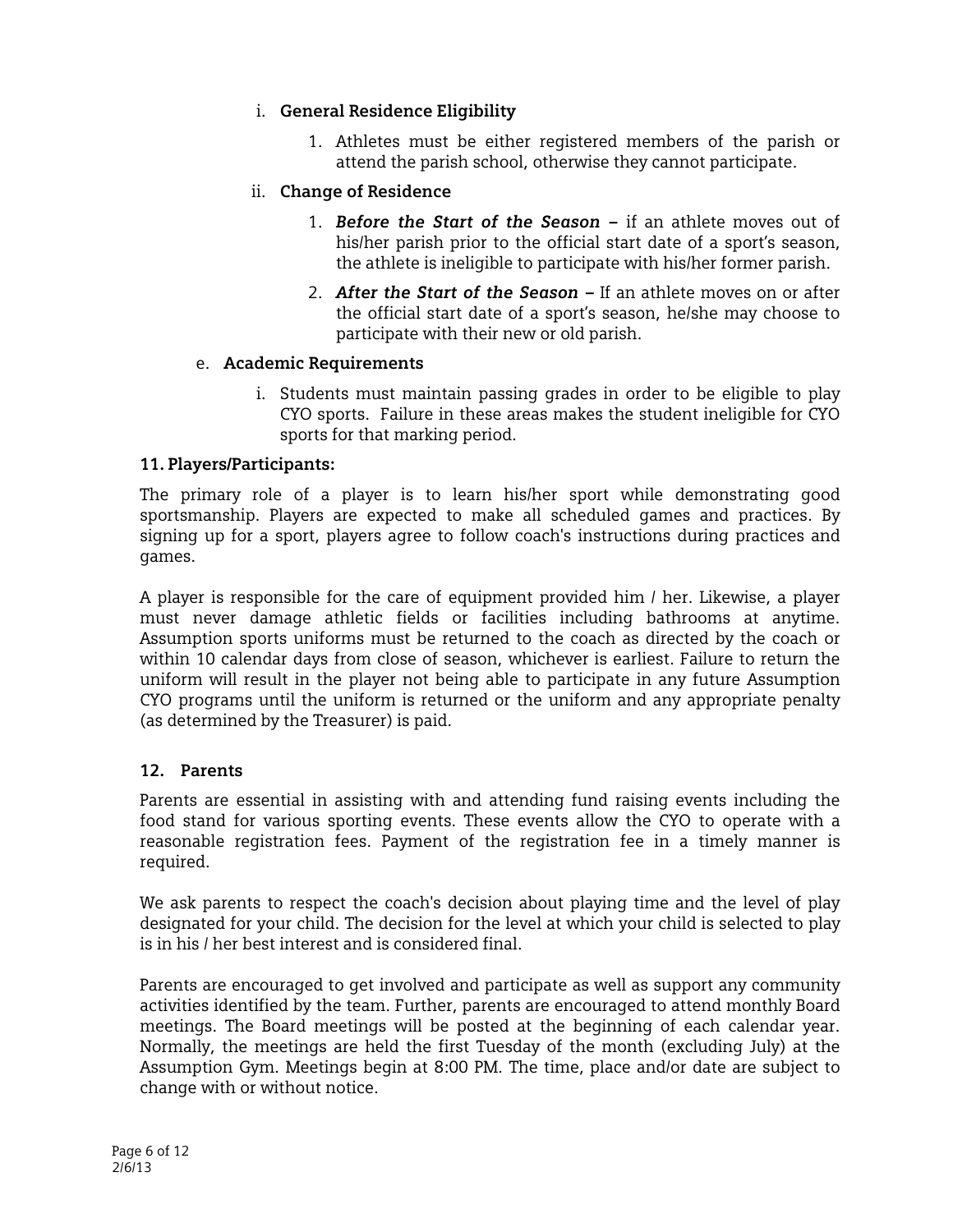Each team should have a parent's meeting at the beginning of the season to assign duties to support the coach so that he or she can concentrate his or her efforts on games, practices and individual skill development. The set-up of the fields, maintaining the condition of the facilities, security before, during and after events, game support (timekeeping, score keeping, flag, chains, etc.) are the responsibilities of the parents, not the coaches or players.

Parents are expected to engage in and reinforce sportsmanlike/Christian conduct. A parent engaging in inappropriate or non-supportive behavior of players/participants, coaches, moderators or CYO program as whole is subject to disciplinary action similar to that of a player/participant or coach or moderator.

In the event a parent has a problem with a coach's or moderator's decision, he or she should request a private meeting after practice or game to discuss. The parent should first encourage his or her child work first with the coach and if assistance is needed, a parent should arrange to help the player discuss his or her concern with the coach/moderator in private. After meeting with a coach and a matter remains unresolved, a parent or player should arrange a private meeting with the coach and the coordinator. All final appeals may be presented to the Athletic Director. Player selection, All-Star selection, or discipline related to inappropriate or unsportsmanlike conduct are not subject to review.

## **13. Coaches/Moderators**

Our program demands a tremendous commitment from each coach/moderator. The effort of all coaches & moderators is appreciated. We expect each coach/moderator to treat all players/participants with respect by using positive motivation and reinforcement. Appropriate language both during practices, games and events must be used when dealing with players/participants, parents, fans, teams, and officials.

Coaches/moderators are also encourage to begin each competition/event with a prayer.

Coaches/moderators must encourage and insist on good Christian behavior from their players/participants at all times. Foul language, trash talk, unsportsmanlike attitudes will not be tolerated. Coaches/moderators are expected to display the same behavior and sportsmanlike conduct.

In addition, coaches/moderators should deal with parents, fans, officials in an appropriate and respectful manner. The coordinator is responsible to assist a coach when the behavior of a third party challenges a coach's ability to manage a difficult situation.

Coaches will take disciplinary action against a player who violates the code of conduct outlined in these Guidelines. Discipline must be in accordance with the Archdiocese of Philadelphia handbook, this Athletic handbook and any applicable ABVM CYO By-laws. The ABVM CYO board may apply stricter standards of conduct, which a coach must enforce in order to continue coaching. *Coaches are encouraged to play every player in each game, except in the event a player fails to make scheduled practices or is subject to disciplinary action.* 

**All coaches must:** 

a. **Coaching Eligibility**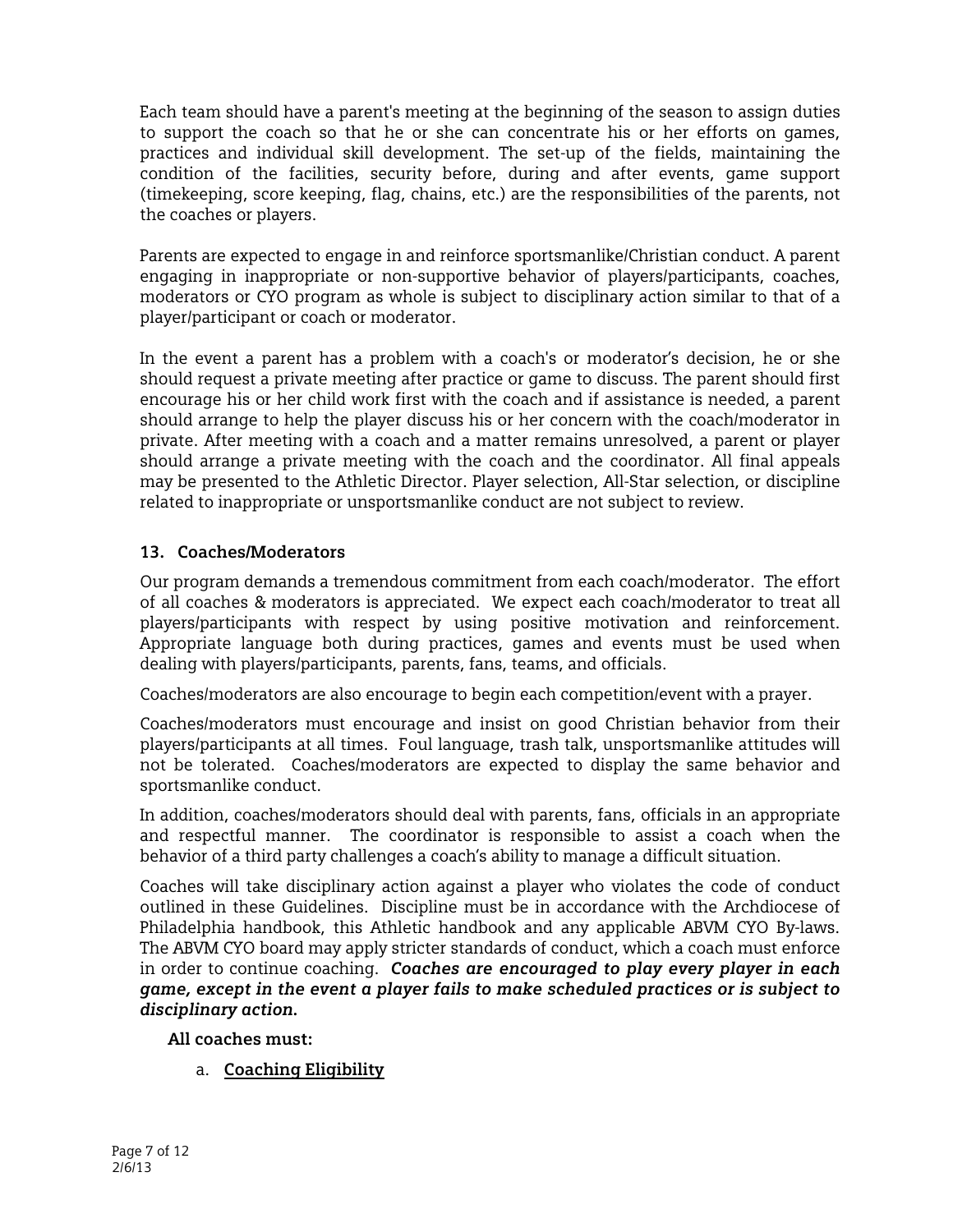In order to coach a parish team in an Archdiocesan CYO sanctioned and Regionally-sponsored sports league, all head coaches and assistant coaches must meet the following requirements *before coaching:*

- i. Attend the in-person **Coaches Orientation** seminar, *or* Take the new **Online Catholic Coaching Essentials** (before coaching at all **AND**  attend the **Coaches Orientation during the first year** of coaching CYO sports.
- ii. All adults involved in youth ministry and service to children **must provide required background checks (renewal every five years) and proof of attendance at the** *Safe Environment Training* **for their parish.**
- iii. All coaches must be familiar with and comply will all Archdiocesan CYO Rules outlined in *Athletic Ministry Handbook,* or penalties may be levied.
- iv. All coaches must meet any additional requirements of ABVM parish and Region 19 or AOP Football.

**Failure of a coach to complete the above items prior to coaching their first regulation game or in such other time as the Board of Directors might allow, shall result in that coach be prevented from coaching until such items are complete.** 

- b. **Other Responsibilities include the following**:
	- i. Prior to each game, the coach should join his/her team in a prayer for safety of all participants.
	- ii. Coach must attend monthly board meetings during his/her season, unless the meeting conflicts with scheduled games, but are encouraged to attend meetings all year round.
	- iii. Coach and team must participate in fund raising events to benefit the CYO.
	- iv. Coach must maintain control of field or court.
	- v. Coach/Coordinator must collect all registration fees from players before player is permitted to practice or play.
	- vi. Coach/Coordinator must distribute, track, and collect all uniforms.
	- vii. Coach/Coordinator must complete rosters.
	- viii. Coach/Coordinator must arrange for parent support during games including such things as attending to the snack stand, scorekeeper, flags, etc.

#### **14. Suspension/Expulsion**

Being a member of the ABVM CYO athletic program is a privilege – *not a right*. When an athlete puts on an ABVM CYO uniform, he/she represents a longstanding parish and Archdiocese of Philadelphia tradition. Therefore, in order to safeguard the integrity of the CYO program, all athletes, parents, & coaches are expected to act in a Christian manner, to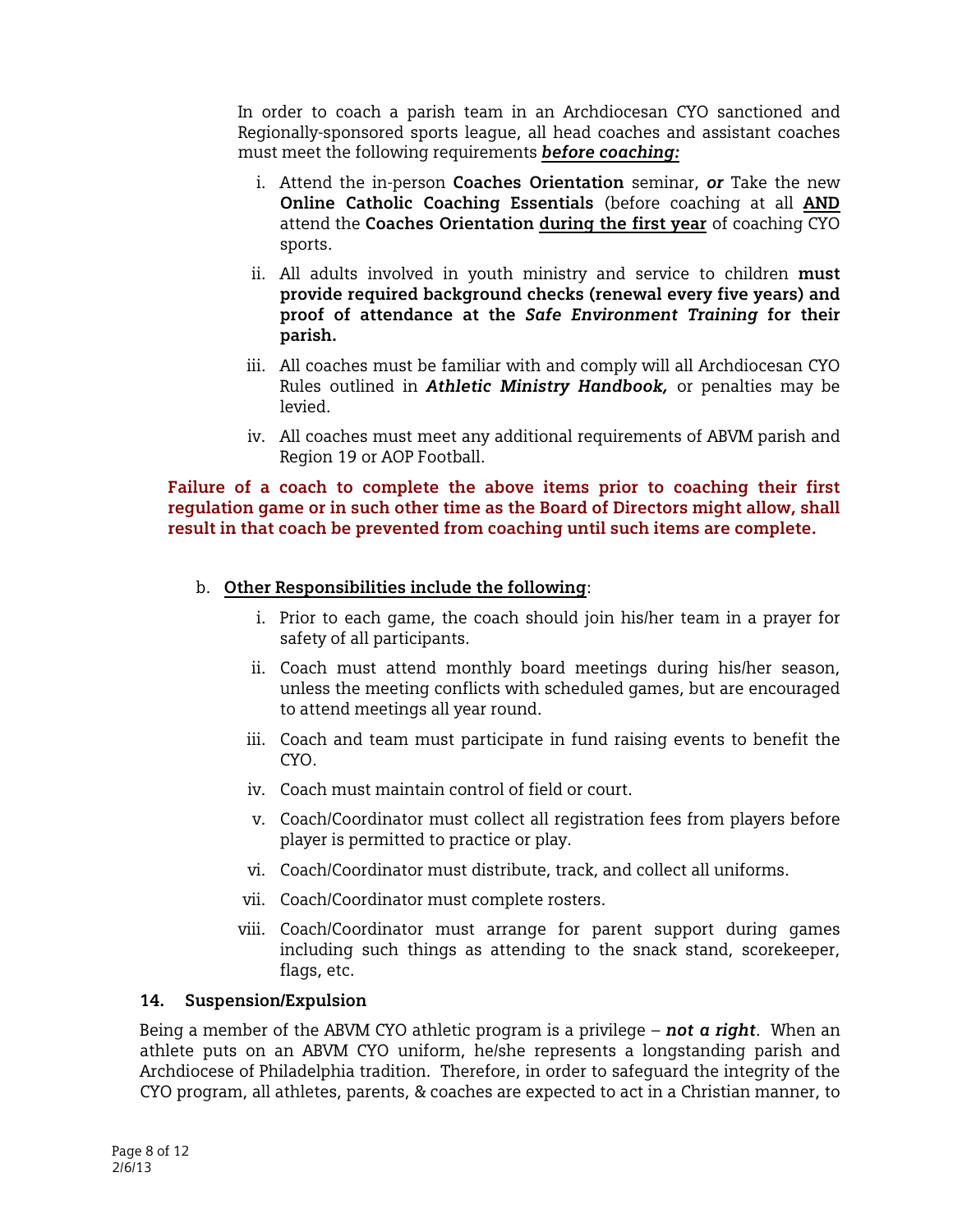honor the code of conduct, and to contribute to the overall good of the ABVM CYO sports program.

# **Archdiocese of Philadelphia CYO Code of Conduct**

# **The following are examples of Offensive Actions and Penalties:**

# *No CYO athlete, participant, parent, coach, or spectator is permitted to….*

- a. Refuse to abide by an official's decision
- b. Display objectionable behavior, such as throwing equipment or any other forceful action.
- c. Heap verbal abuse upon any athlete, coach, spectator, official, or other participant
- d. Lay hands upon, push, shove, strike, threaten to strike, or physically attack an athlete, coach, spectator, official or participant.

## *Any athlete, participant, parent, coach, or spectator who is found to be guilty of any of the above violations may face the following penalties:*

- a. Violation of Articles a thru c above: Minimum five-game (5) suspension for CYO league and/or playoff competitions. (A coach may not coach another CYO team while under suspension.)
- b. Coach, Spectator or Participant in violation of Article d: Minimum suspension for one (1) full calendar year from all CYO sports or activities.
- c. Athlete in violation of Article d: Minimum suspension for one (1) full calendar year in that particular sport or other CYO activities.
- d. Violation of above imposed penalties for conduct: If violator disregards a penalty when properly notified, his or her team will be suspended from all competition for one (1) full calendar year for that particular sport. The parish is responsible for enforcement.

## **THE ABOVE LISTS ARE NOT EXHAUSTIVE!**

The Board reserves the right to prohibit a coach's, parent's or child's participation in any aspect of the program if the behavior of the parent(s) is deemed detrimental to the CYO program, other players, the school or the sport. A parent removed from a sporting event may be suspended in the same manner as a player or coach and may be restricted from being a spectator at future events for a period of time as determined by the Board.

## **15. Summer Programs**

The CYO must approve participation in any summer sports programs. Any summer sports programs must be permitted within the guidelines established by the Archdiocese of Philadelphia (CYO Central).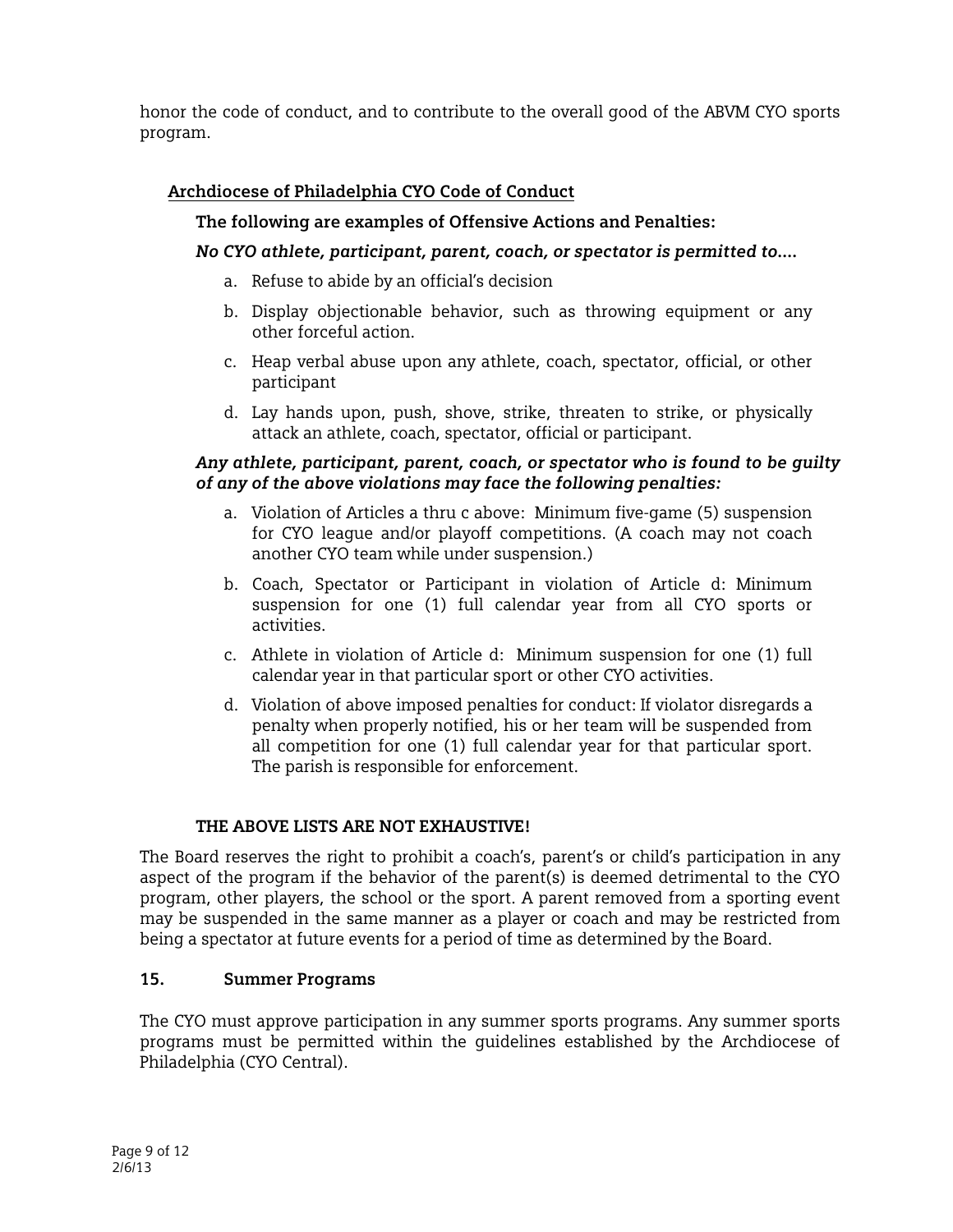The player's registration fees must support the full cost of program or other approved fund raising activity.

Players must complete the normal Assumption Registration forms.

# **16. Communication with team members**

Any and all communication should be directed to the parents or legal guardians of a player. At no time should a coach be email or contact an individual player by an electronic means, such as Facebook, Twitter, MySpace, etc.

**Among other fundraisers, which require your support, please consider designating the CYO for your United Way Contribution.** 

**Our code is 005516.**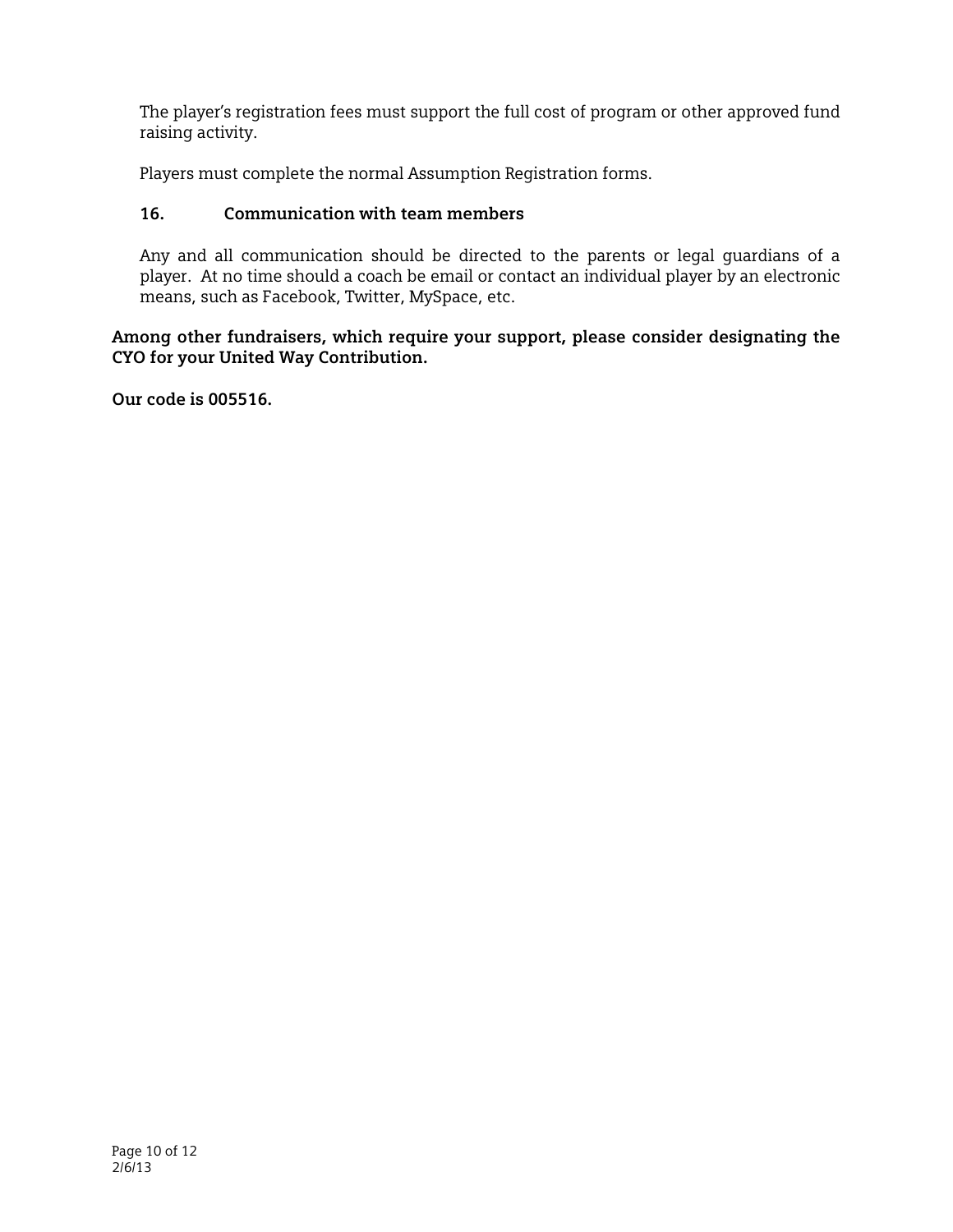#### **ASSUMPTION CYO CODE OF ETHICS**

CYO is one component of a parish's comprehensive youth ministry program which enables the partnership of parents, coaches, priests, religious, teachers, and adult leaders to manage and support a sports program that allows youth to grow in their relationship with God and come to better understand themselves and the Catholic Faith.

The team coaches should strive to encourage and value each player for their contribution to the game. The youth player should strive to master basic skills, have fun, and acquire the desire to continue to play the game at higher levels in the future.

Players & Participants should:

- 1. Value one's personal integrity.
- 2. Strive for excellence.
- 3. Willingly abide by the spirit of the rules and "Honor the Game" in practices, games and other events.
- 4. Treat all players, officials, coaches and other participants with respect and courtesy.
- 5. Graciously accept constructive criticism.
- 6. Exhibit dignity in manner and dress when representing ABVM CYO.
- 7. Recognize the value and contribution of each team member.
- 8. Keep the importance of winning and losing in perspective.
- 9. Each team player and participant should recognize the importance of contributing to the team or group.

#### **ASSUMPTION CYO CODE OF ETHICS AND CONDUCT FOR PARENTS AND SPECTATORS**

- 1. Respect and "Honor the Game." Appreciate the efforts of all participants.
- 2. Recognize the officials as persons of integrity and qualification, and respect their decisions accordingly.
- 3. Refrain from creating disturbances that would detract from the flow of the game and/or the safety of the participants.
- 4. Respect for all players, coaches, and officials, regardless of team loyalty, is essential for raising the standards of good sportsmanship.
- 5. Be a positive supporter and role model by encouraging the positive aspects of play. Refrain from sideline coaching.
- 6. Maintain a distance from players and coaches during games and contests. Team benches should be for use of team members only.
- 7. When providing post-game refreshments, remove all trash from the fields.
- 8. Use of name-calling, harassment of any type, or badgering is prohibited. You will be asked to leave the area.
- 9. Most of all always encourage each child on the field.